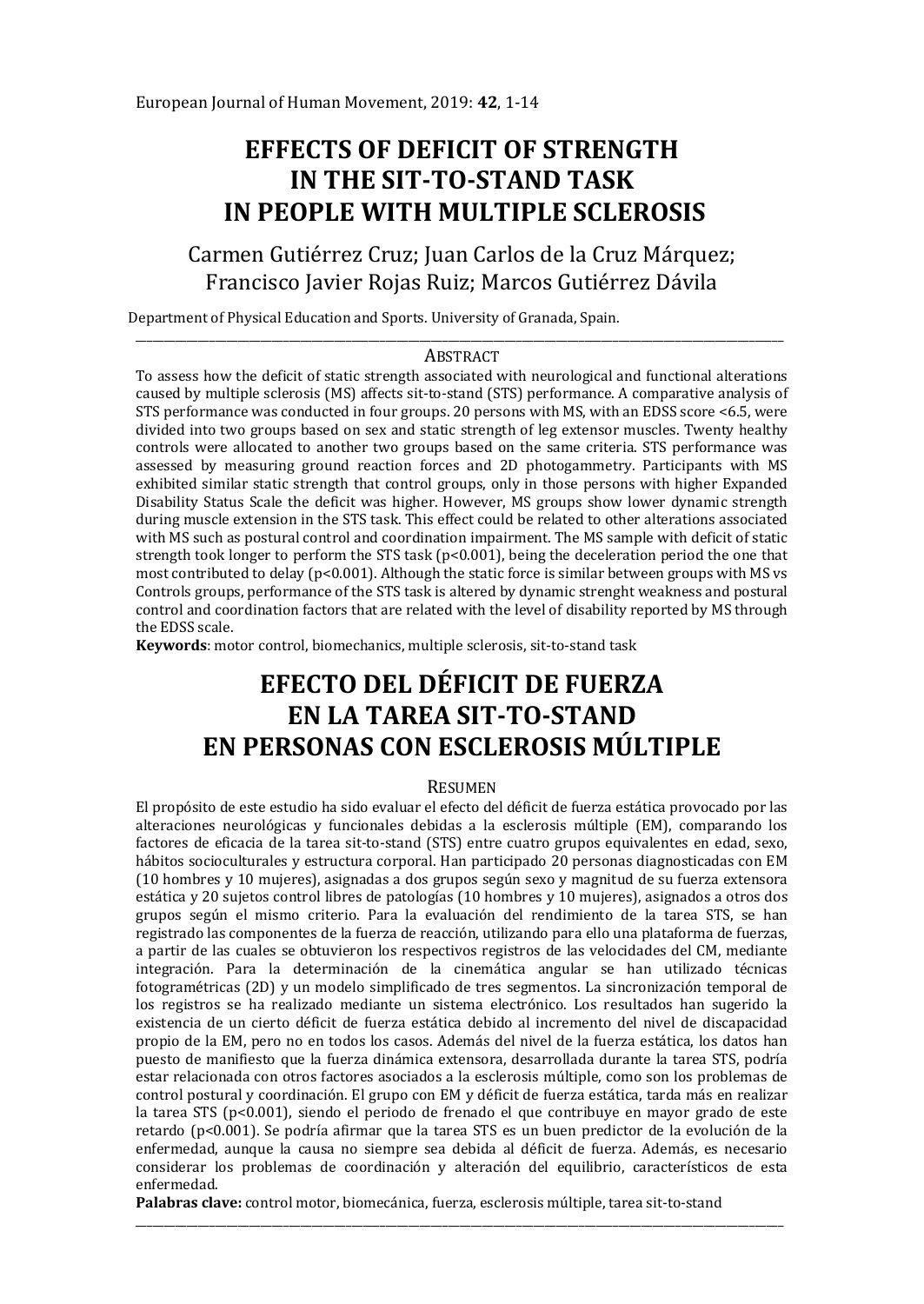*Correspondence:*  Francisco Javier Rojas Ruiz fjrojas@ugr.es Department of Physical Education and Sports. University of Granada, Spain.<br> *ubmitted*: 15/01/2019<br> *Accepted*: 20/03/2019  $$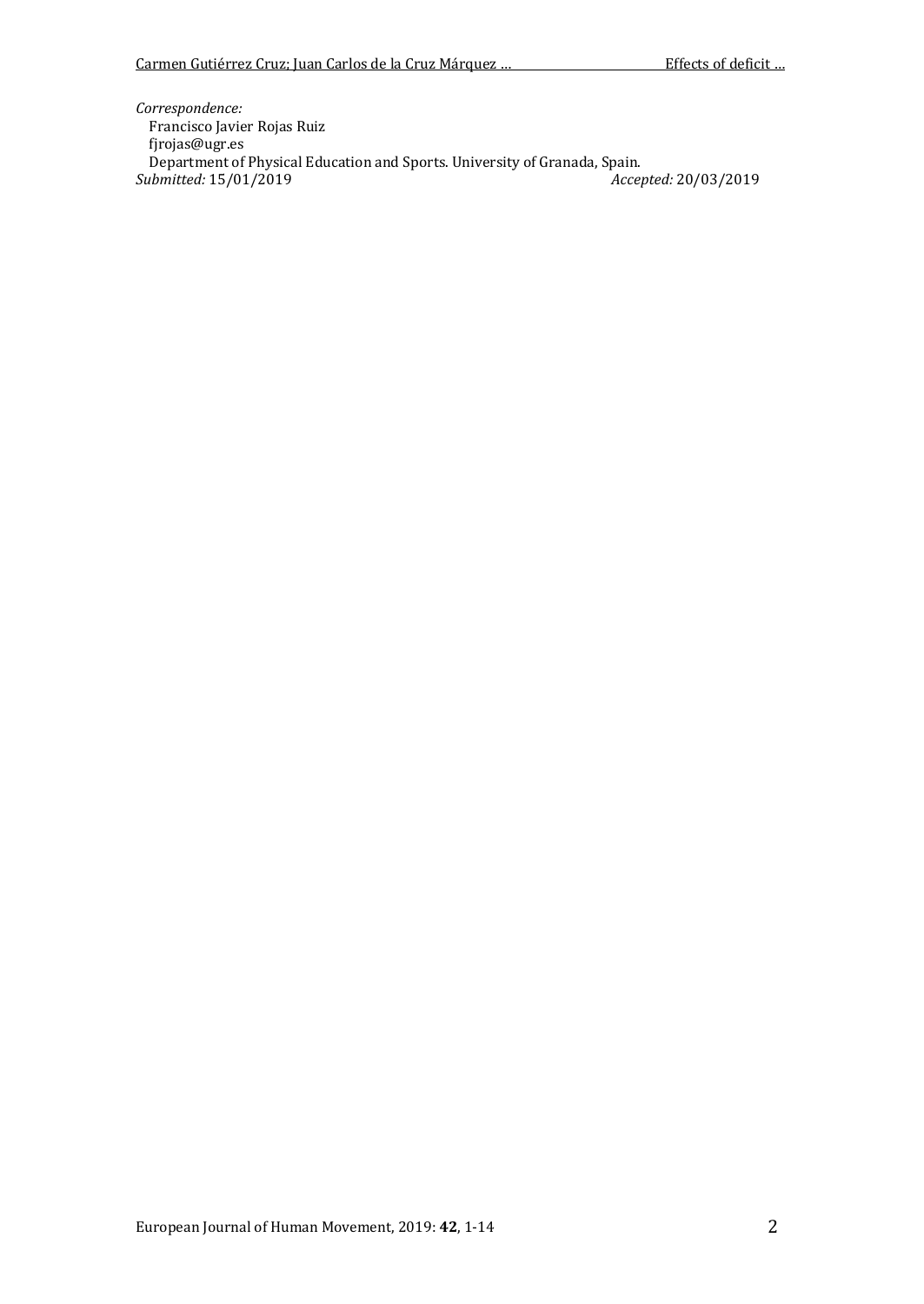### **INTRODUCTION**

Multiple sclerosis (MS) is a demyelinating disease by which the messages that travel along nerves are slowed, thereby causing functional and motor impairment 1. Structural and neurological alterations have been documented in people with MS, with impact on muscle strength and motor coordination  $2.3.4$ . The measures most commonly investigated include peak strength (PF), peak power (PP) and rate of force development (RFD) in relatively slow or isokinetic dynamic tasks involving the extensor muscles of the lower limbs<sup>5</sup>. Deficit of strength caused by MS often compromises balance and postural control and negatively affects performance of daily tasks such as walking, climbing the stairs or raising from a chair 6,7,8.

The sit-to-stand (STS) task has been traditionally used to assess deficit of strength and balance and coordination alterations in patients with functional and/or motor impairment. There is consistent evidence that STS performance is a good indicator of functional and motor impairment in obese and elderly people9,10,11. Bowser, O'Rourke, Brown, White and Simpson (2015)12 have compared STS performance between MS patients and controls; participants with MS were selected on the basis of peak leg extensor strength in dynamic activity. According to the authors<sup>12</sup>, participants with multiple sclerosis exhibiting leg weakness took longer to stand and appeared to use a trunkflexion movement strategy when performing the sit-to-stand.

Yet, the deficit of strength exhibited by MS participants is not only due to the functional alterations caused by the disease, but also to physical inactivity and the lack of specific training<sup>13</sup>. In this sense, strength and neural drive have been reported to improve in MS patients who participate in training programs13,14. Whether deficit of strength is caused by alterations secondary to MS, physical inactivity or both is still unclear. Nevertheless, healthy controls participating in studies may also exhibit some deficit of strength due to physical inactivity4.

The purpose of this study was to evaluate the deficit of strength secondary to the neurological and functional alterations caused by MS on the STS biomechanics, among four different groups: two groups of people with MS one of them who show deficit on the static strenght of leg extensor muscles and two control groups who do not have MS, one of this group also exhibit weakness on the static strenght. Considering the factors exposed above, we postulated that: a) MS and control groups without deficit strenght would have a similar static strength, whereas the MS and the control groups with deficit would have a similar deficit of strength; b) MS participants with deficit of strength would exhibit a poorer mean performance of the STS task, as compared to the other three groups. Differences between MS participants with deficit of strength and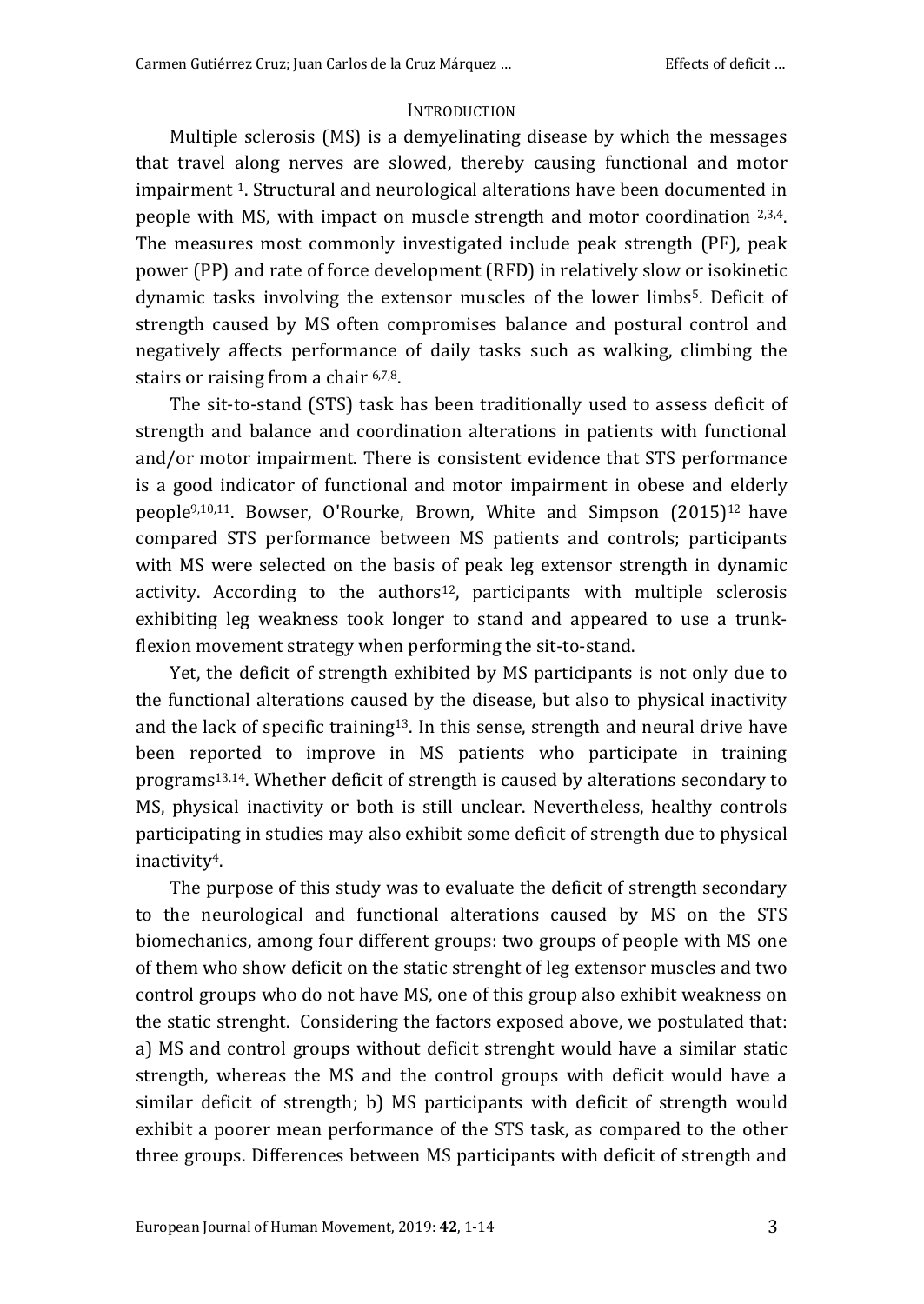controls with deficit of strength would be associated with neurological alterations, balance impairment and risk of falling associated with this disease.

#### **METHOD**

#### *Participants*

The sample was composed of 20 patients with multiple sclerosis (10 men and 10 women). Inclusion criteria were: a) a confirmed diagnosis of MS with an EDSS score <6.5; b) ability to perform the sit-to-stand movement; c) no history of surgery or fracture in the lower limbs in the last year; and d) absence of MS flare-ups within the last six months.

All participants completed an analysis of body composition by the InBody-230 system. Based on general data and previous medical examinations, 20 healthy participants with full motor and cognitive function were allocated to the control sample (10 men and 10 women). Sample matching in terms of age, sex, sociocultural habits and body structure was performed using stratification and proportional allocation methods.

Once static strength was measured, each sample (MS and controls) was divided into two groups based on sex and peak of strength. MS participants with a static strength below the mean of sex-matched MS participants were allocated to the MS group with lower static strength (MS-LS). The other MS participants were assigned to the higher-static-strength MS group (MS-HS). Controls with a peak of strength below the mean of sex-matched controls were allocated to the lower-static-strength control group (CON-LS). The other participants were assigned to the higher-static-strength control group (CON-HS). In accordance with the guidelines of the Ethics Committee of the University, informed consent was obtained from all participants. Table 1 displays descriptive and inferential statistics for mean values in the four groups. Peak of force is expressed as normalized values with respect to body mass.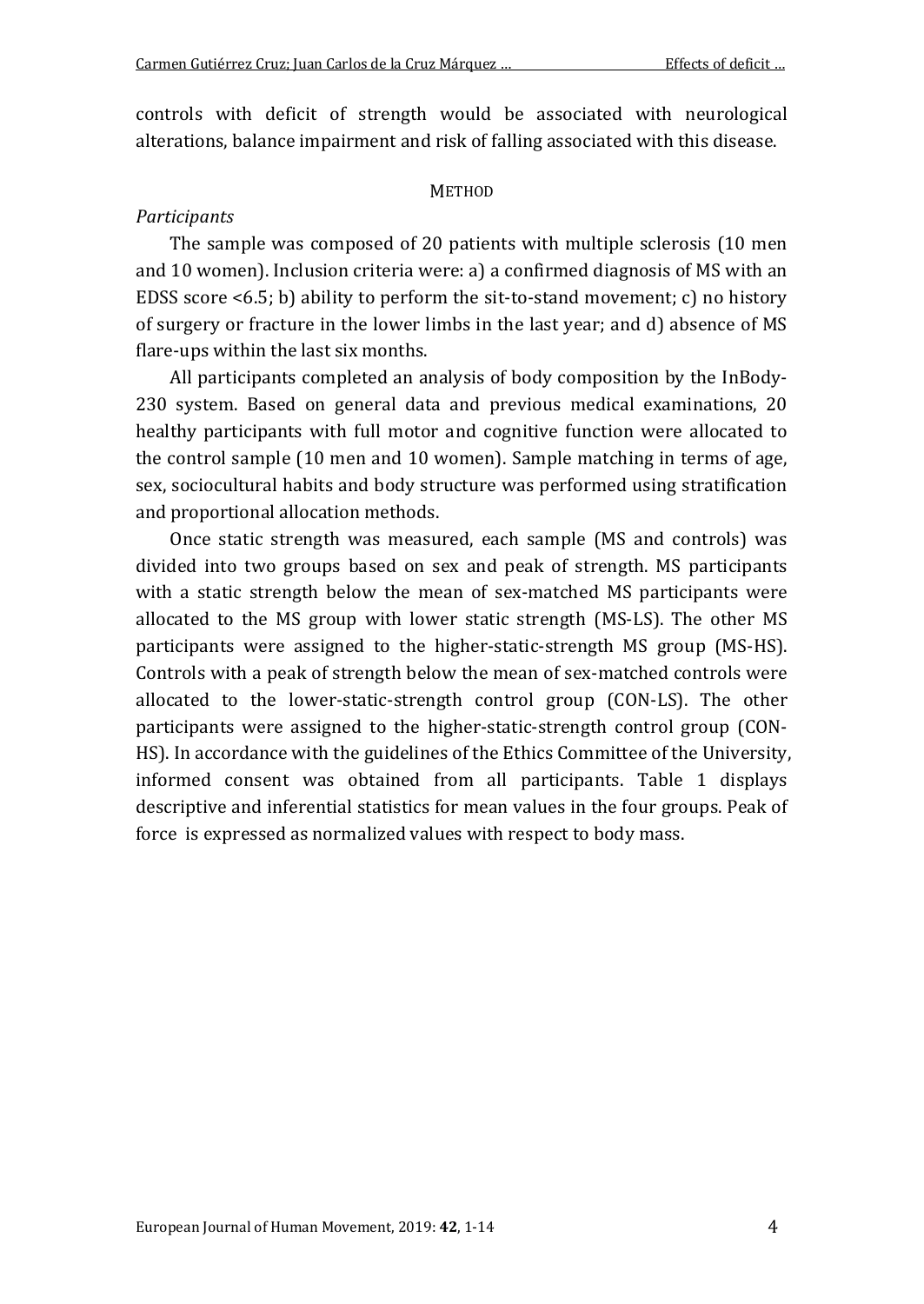|                                         | <b>MS</b>                           |                                    | <b>CONTROL</b>                       |                                      |           |
|-----------------------------------------|-------------------------------------|------------------------------------|--------------------------------------|--------------------------------------|-----------|
| <b>Variable</b>                         | Group 1:<br><b>MS-LS</b><br>Mean SD | Group2:<br><b>MS-HS</b><br>Mean SD | Group 3:<br><b>CON-LS</b><br>Mean SD | Group 4:<br><b>CON-HS</b><br>Mean SD |           |
| Age (years)                             | $42.0 + 7.3$                        | $40.4 + 5.1$                       | $47.8 + 5.5^{2}$                     | $46.6 + 10.6$                        | 2.19      |
| Height $(m)$                            | $1.69 \pm 0.10$                     | $1.72 \pm 0.07$                    | $1.70 \pm 0.09$                      | $1.67 \pm 0.09$                      | 0.64      |
| Mass $(ka)$                             | $74.3 \pm 18.3$                     | $72.2 + 6.3$                       | $75.0 + 10.5$                        | $65.3 + 13.6$                        | 1.17      |
| Muscular Mass (kg)                      | $26.9 \pm 7.1$                      | $30.7 + 1.9$                       | $31.2 \pm 7.3$                       | $26.9 \pm 5.8$                       | 1.33      |
| Muscular Mass (%)                       | $37.0 \pm 4.3$                      | $42.9 + 5.51$                      | $40.6 + 5.3$                         | $42.2 + 4.21$                        | 2.41      |
| Fat Mass (kg)                           | $22.6 \pm 6.6$                      | $17.8 \pm 7.7$                     | $20.7 + 6.8$                         | $15.2 + 6.11$                        | 1.94      |
| Fat Mass (%)                            | $31.1 \pm 5.5$                      | $23.2 \pm 8.91$                    | $27.3 \pm 8.4$                       | $23.6 \pm 7.0$                       | 1.93      |
| Body Mass Index $\frac{\text{kg}}{m^2}$ | $24.2 \pm 3.0$                      | $25.1 \pm 4.1$                     | $26.4 \pm 3.2$                       | $23.0 \pm 3.2^3$                     | 1.73      |
| Peak of force (PF) (N/N)                | $1.89 \pm 0.32$                     | $2.38 + 0.281$                     | $1.77 + 0.292$                       | $2.46 + 0.4713$                      | $9.51***$ |
| <b>EDSS</b>                             | $4.25 \pm 1.68$                     | $2.40 \pm 1.261$                   |                                      |                                      | $77**$    |

TABLE 1 Descriptive characteristics of the participants in the four experimental groups.

\*\*\*  $P < 0.001$ ; \*\*  $P < 0.01$  <sup>1,2,3</sup> indicate significant differences between the groups ( $P < 0.05$ ).

#### *Materials and measurement systems*

The equipment used included two Dinascan/IBV 0.6 x 0.37 m. force plates (Instituto de Biomecánica de Valencia, Spain) set at 200 Hz. The surface of one of the plates was extended by attaching a wooden platform  $(0.6 \times 0.9 \text{ m})$  on which a height-adjustable seat was installed <sup>16</sup>. After adjustments were made, captures were set at 0. The other force plate was placed in front of a force tower fixed to the floor which had a height-adjustable horizontal bar. Kinematic data were acquired by photogrammetry (2D) using a video camera (JVC GC- $PX100<sub>BE</sub>$ ) set at 200 Hz and a modular photogrammetry system designed ad hoc for this study (Cyborg V. 3.0). The synchronization of measurements was achieved by means of an electronic signal that activated a LED light placed within the field of view of the video camera when the force plate started to send data.

#### *Procedures*

Participants were allocated to four groups on the basis of their peak static strength. To such purpose, after active warm-up, participants stood on the force plate with the horizontal bar of the force tower positioned in front of them at a height of 120% the distance of the knees from the ground (medial epicondyle). Participants were instructed to flex slightly the trunk in an upright position, grip the bar, and stay in that position until the signal was delivered; when the LED light turned on, they had to rapidly pull up the fixed bar. After several practice repetitions to acquire the appropriate technique, participants performed five valid trials every twenty seconds to avoid fatigue. The vertical component of ground reaction forces was measured; peak strength was the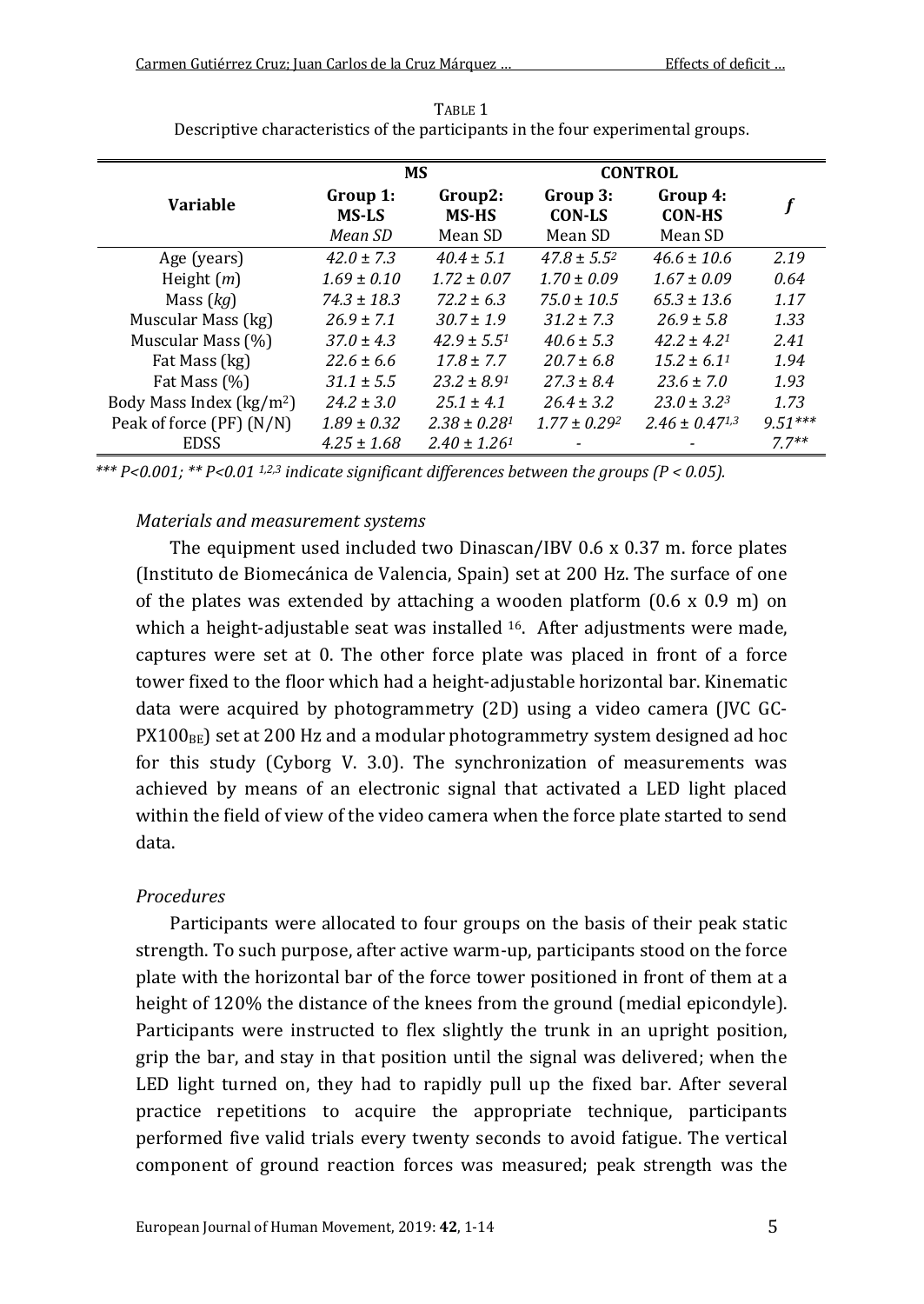median of peak strength values reached in the five trials  $(PF<sub>S</sub>)$ . Figure 1A shows a simplified scheme of the test.

To perform the sit-to-stand (STS) trial, participants were instructed to sit on the seat, which height was adjusted to a height of 80% the distance between the knees and the ground (head of the fibula) with their arms folded on their chest, the trunk in upright position and the feet parallel on the plate. When the signal was delivered, participants had to stand up rapidly without raising the shoulders or moving their feet and stay motionless when they reached a vertical position16. Following some trials, participants were allowed to adjust the position of their feet in order to accommodate their natural stance. The mean angle of legs was  $(\theta_{\text{LEG}})$  67<sup>o</sup> $\pm$ 4<sup>o</sup>, without statistically significant differences across groups. The vertical  $(F_Y)$  and horizontal  $(F_X)$  component of ground reaction forces were measured in the five valid trials every twenty seconds to avoid fatigue. We only considered for analysis the trial where STS time matched the median STS time of the five trials.

To simplify the measuring of angular kinematics, the STS task was approached as a symmetrical movement performed in the sagittal plane. This allowed us to use a simplified coordinated model of three segments (trunk, thighs and legs) marked by four sensors placed on the body of participants (ankle, knee, hip and shoulder). The video camera was installed perpendicular to the sagittal plane of the movement where a reference system was fixed. Figure 1B shows a schematic representation of the model and angle measurements.



FIGURE 1: Schematic representation of the static strength test (A) and angular kinematics of the STS task (B).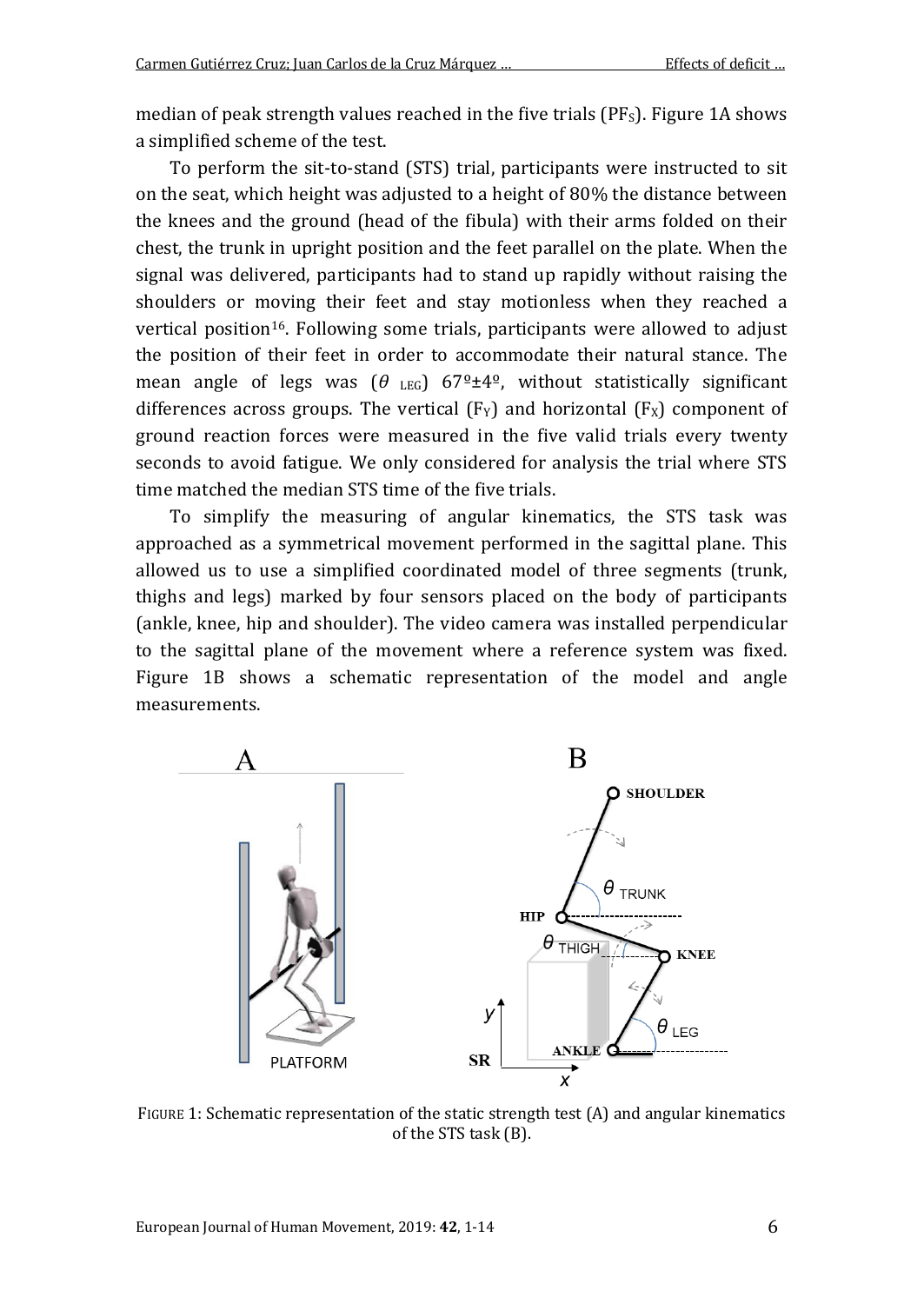#### *Data analysis*

Center of mass (CM) velocities were calculated from the respective reaction force components as measured by the force plate. First, body weight was substracted from the vertical component  $(F_Y)$ . Then, vertical and horizontal acceleration was calculated on the basis of the respective force components and body mass. The vertical and horizontal component of velocity ( $v_{Y(CM)}$  and  $v_{X(CM)}$ , respectively) were determined by integration of acceleration-time functions using the trapezoidal method with a time increase of 0.005 s. The constant of integration was 0. Peak strength was calculated from the horizontal and vertical reaction force components ( $PF_{(X)}$  and  $PF_{(Y)}$ , respectively) and rate of force development of the vertical component  $(RFD<sub>(Y)</sub>)$ , defined as the ratio between 30% of  $PF_{(Y)}$  and the time required to reach the  $PF_{(Y)}$  from the minimum force prior to force increase (figure 2).



FIGURE 2: *Schematic representation of STS phases based on reaction force components (FY and FX), CM velocity components (vY(CM) and vX(CM)), peak strength values (PS) and rate of force development (RFD) for one of the participants*.

Sagittal-plane coordinates for the four sensors representing a simplified human model were derived from manual digitization (at 50 Hz) of the video. Next, interpolation to 200 Hz was performed using a Quintic smoothing spline of 0.000117. Finally, conversion with respect to reference system was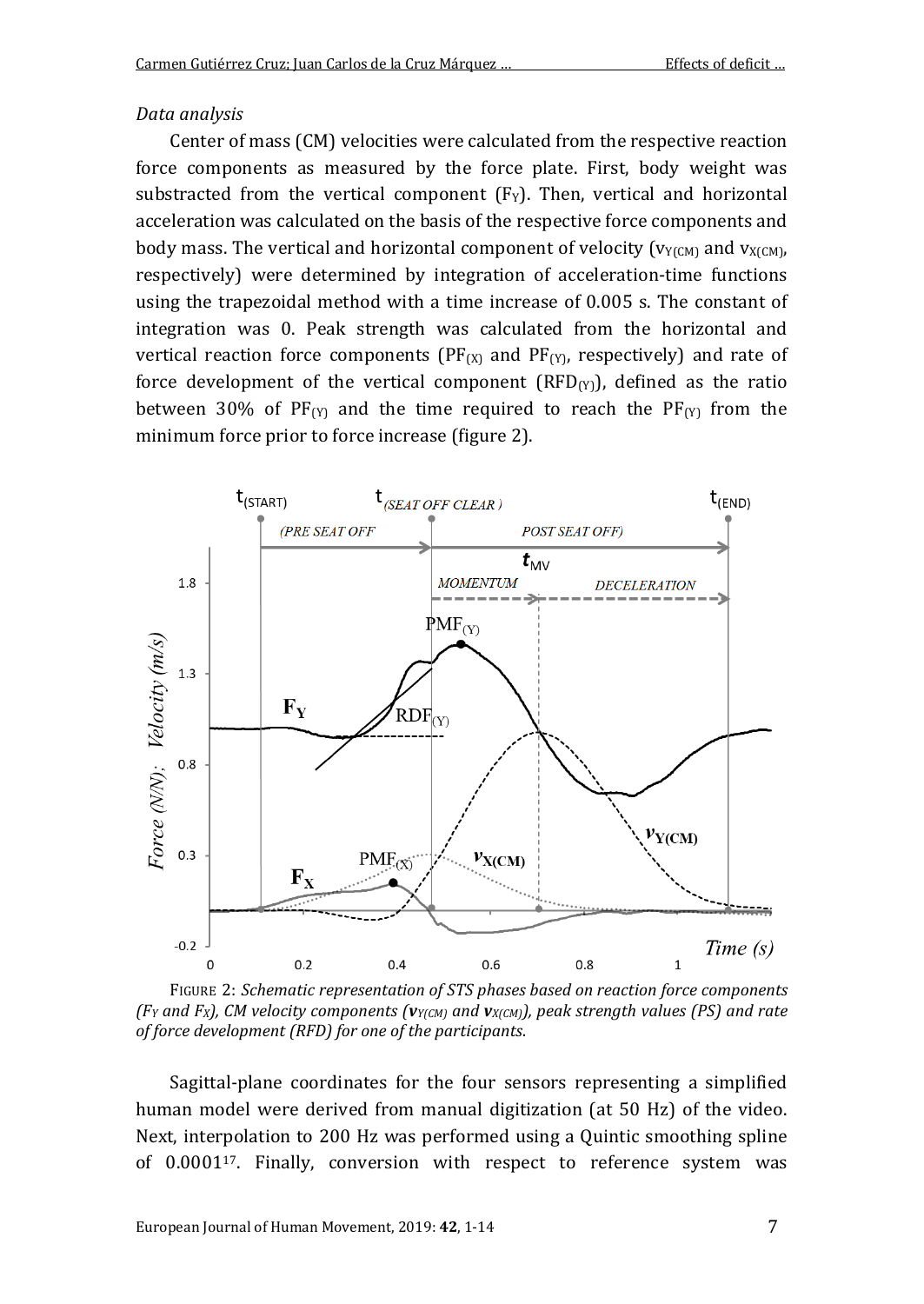performed. The sequential angular positions of the three segments were determined by the inner product of their respective position vectors with respect to the horizontal axis. The angular velocity of each segment was calculated from the first derivative of the respective angular positions with respect to time by a fifth degree spline.

Analysis of STS time (t<sub>(STS TASK)</sub>) was based on three events: *a) Start of the task*(START)), defined as the moment where the net force of the horizontal or vertical component was  $\geq 1\%$  of body mass<sup>18</sup>; *b) Seat-off* (t<sub>(SEAT-OFF</sub> CLEAR)), defined as the moment where the thighs lost contact with the front edge of the seat, as identified from the video recording; and *c)* End of task ( $t_{\text{(FND)}}$ ), defined as the moment where extension is completed and the CM vertical velocity of the CM ( $v_{Y(CM)}$ ) is  $\leq 0.05$  m·s<sup>-1</sup>. Two time intervals were defined based on whether the participant was in contact with the seat or not  $(t_{PRE-SEAT-OFF})$  and  $t_{(POST-SEAT _{\text{OFF}}$ , respectively). For a more detailed analysis, the phase following the seat-off phase (t(POST-SEAT-OFF)) was further divided into two intervals: a) *Momentum*, which extends from  $t_{(SEAT-OFF)}$  to the point where the vertical velocity of the CM reaches its maximum value  $(t_{MV})$  and b) *Deceleration*, which is the interval between  $t_{MV}$  and  $t_{(END)}$ . Figure 2 shows events and their respective intervals as well as the vertical and horizontal components of force normalized with respect to body mass  $(F_{(Y)}$  and  $F_{(X)}$ , respectively) and the respective velocity components of the CM ( $v_{Y(CM)}$ ,  $vx_{(CM)}$ ) for each participant.

#### *Statistical analysis*

Means and standard deviations (SD) were calculated for each variable in each sample. Differences between means (MS-LS, MS-HS, CON-LS, CON-HS) were determined by independent-measures analysis of variance (ANOVA) and statistical hypothesis testing for multiple comparisons. The potential correlation between peak static strength and level of disability –as assessed by EDSS– was determined using the linear correlation coefficient for data from the MS sample. Test reliability was determined for the four groups by repeatedmeasures analysis of variance of all valid trials (five valid trials per participant). STS time  $(t_{(STS\;TASK)})$  was used as dependent variable, without statistically significant intra-subject differences. In the MS sample, intra-class correlation coefficient values were  $0.912$  (p<  $0.001$ ) and  $0.916$  (p<  $0.001$ ) for the MS-LS and MS-HS group, respectively. In the control sample, correlation coefficient values were 0.987 (p< 0.001) and 0.972 (p< 0.001) for the CON-LS and CON-HS group, respectively.

#### RESULTS

Table 2 contains descriptive and inferential statistics for time parameters in the STS task. The results obtained indicate that the time needed by MS participants with deficit of static strength (MS-LS) to perform the STS task (STS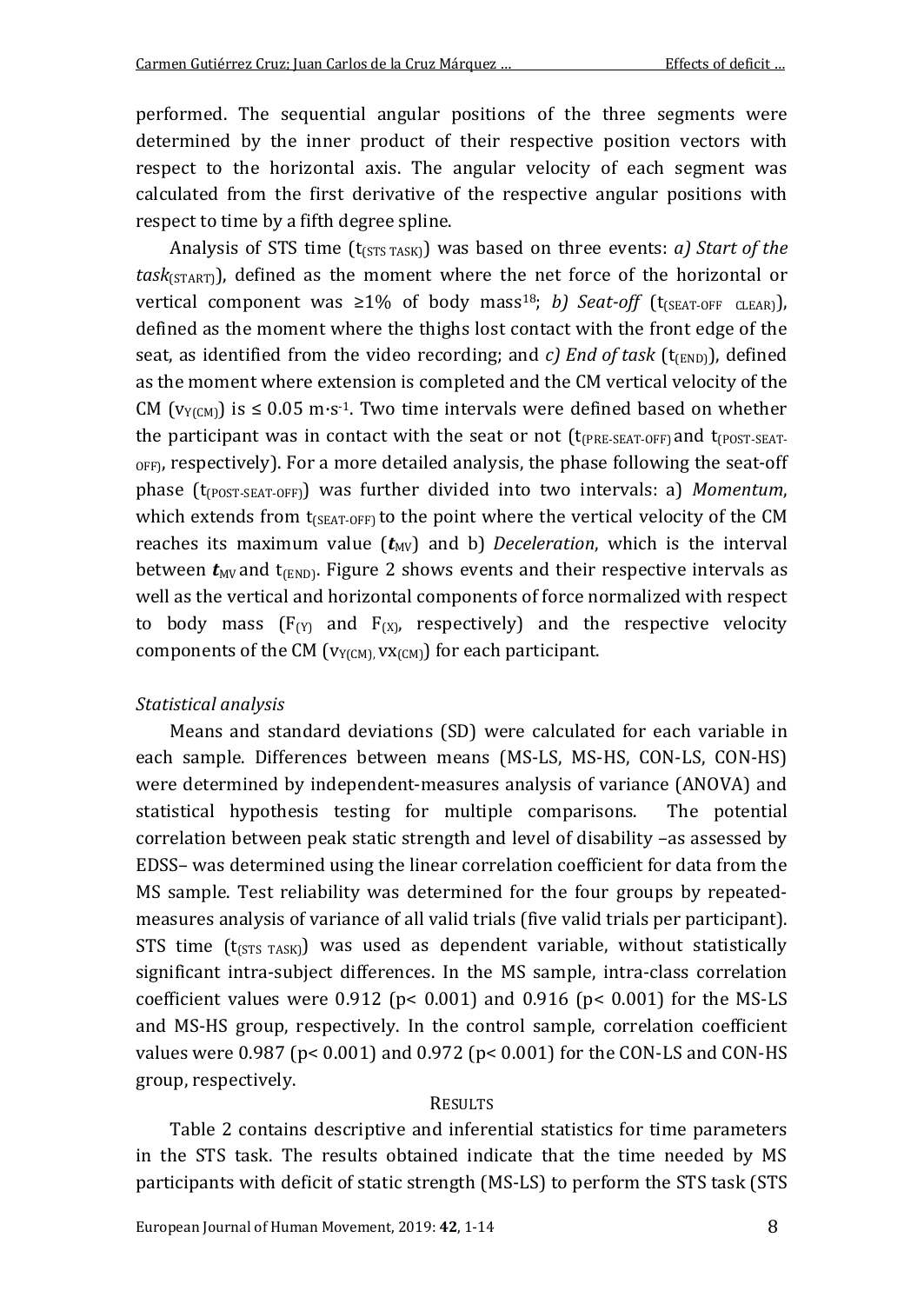time) was significantly higher as compared to the other groups (p<0.001). Of note, no statistically significant differences were observed between the other groups. Differences remained significant in the two phases of the task (pre seatoff/post seat-off), although differences were more significant in post seat-off time (p<0.01 and p<0.001, respectively). Delay in the post seat-off phase (momentum and deceleration) in the MS-LS group was due to the longer time needed by these participants to complete the deceleration phase  $(p<0.001)$ .

Table 2 shows statistics for peak strength values of the horizontal and vertical components of reaction forces and the rates of vertical force development ( $RFD(y)$ ) for the four groups. All force data were normalized with respect to body mass. Mean  $PF_{(X)}$  was significantly lower in the MS group with deficit of strength (MS-LS) as compared to the other groups (p<0.001). More significant differences were observed between the MS sample and controls in the vertical component (Peak Max. Force  $(y<sub>i</sub>)$ ; p<0.001), being higher in controls. Mean rates of vertical force development  $RFD<sub>(Y)</sub>$  was higher in the control sample compared to the MS sample. Yet, differences were only significant between the MS-LS and the other groups  $(p<0.05)$ .

TABLE 2 *Descriptive and inferential statistics for time and reaction force parameters in the four groups*.

|                                                                                 | <b>MS</b>       |                                                           | <b>CONTROL</b>                                              |                       |            |
|---------------------------------------------------------------------------------|-----------------|-----------------------------------------------------------|-------------------------------------------------------------|-----------------------|------------|
| <b>Variable</b>                                                                 | <b>MS-LS</b>    | <b>MS-HS</b>                                              | <b>CON-LS</b>                                               | <b>CON-HS</b>         |            |
|                                                                                 | Mean SD         | Mean SD                                                   | Mean SD                                                     | Mean SD               |            |
| Sit to Stand task time (s)                                                      | $1.43 \pm 0.44$ | $0.90 \pm 0.09$ <sup>1</sup> $0.89 \pm 0.09$ <sup>1</sup> |                                                             | $0.84 \pm 0.101$      | $14.21***$ |
| Time pre-take off chair (s) $0.52 \pm 0.17$                                     |                 | $0.36 \pm 0.061$ $0.39 \pm 0.071$                         |                                                             | $0.36 \pm 0.051$      | $5.91**$   |
| Time pos-take off chair (s) $0.91 \pm 0.28$                                     |                 | $0.54 \pm 0.05^1$ $0.50 \pm 0.08^1$                       |                                                             | $0.48 \pm 0.071$      | $17.63***$ |
| Time of propulsion (s)                                                          | $0.33 \pm 0.12$ |                                                           | $0.29 \pm 0.06$ $0.26 \pm 0.061$                            | $0.23 \pm 0.051$      | $3.07*$    |
| Time of deceleration (s)                                                        | $0.58 \pm 0.29$ | $0.26 \pm 0.05^1$ $0.24 \pm 0.05^1$                       |                                                             | $0.25 \pm 0.051$      | $11.76***$ |
| Peak Max. Force $(x)$ (N/N)                                                     | $0.12 \pm 0.05$ | $0.22 \pm 0.061$ $0.20 \pm 0.041$                         |                                                             | $0.18 \pm 0.021$      | $9.52***$  |
| Peak Max. Force $(y)$ (N/N)                                                     | $1.18 \pm 0.14$ |                                                           | $1.40 \pm 0.11$ <sup>1</sup> $1.57 \pm 0.13$ <sup>1,2</sup> | $1.52 \pm 0.14^{1.2}$ | $17.31***$ |
| Rate Force D.(y) $((N/N)/s)$ . 1.46 ± 0.77 2.28 ± 0.78 2.70 ± 1.23 <sup>1</sup> |                 |                                                           |                                                             | $2.95 \pm 1.15^1$     | $4.23*$    |

*\*\*\* P<0.001; \*\* P<0.01 \* P<0.05 1,2,3 indicate significant differences between the groups (P < 0.05).*

Table 3 shows descriptive and inferential statistics for STS kinematics. In relation to the linear kinematics of the center of mass (CM), slight differences were observed in the minimum value of the vertical velocity component of the CM (*Min*  $v_{and\, (CM)}$ ; p<0.05). The horizontal velocity of the CM at seat-off ( $v_{X(G)}$ ) TAKE OFF CHAIR) was higher in the MS-HS group, although (slight) differences among the four groups were only found in mean values ( $p$ <0.05). Similar results were obtained in relation to the horizontal velocity of the CM ( $Max$   $v_X$ )  $(C(M))$ , which indicates that seat-off is close to *Max*  $v_{X(C(M))}$ . The vertical velocity component of the CM at seat-off  $(v_{Y \cap CG)}$  sear-off) was significantly higher in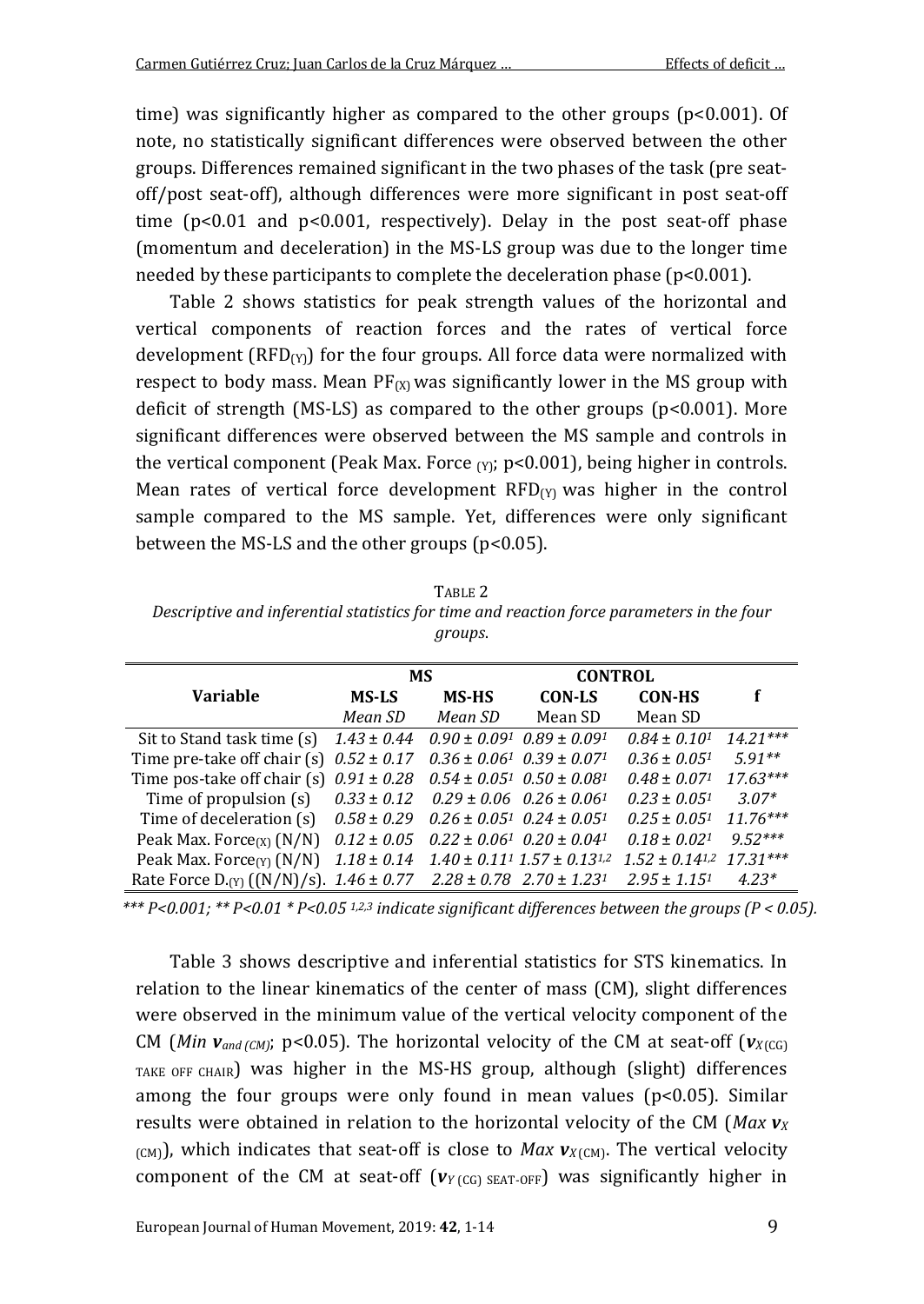controls than in MS participants ( $p$ <0.01). The mean maximum vertical velocity of the CM during STS (*Max*  $v_{Y}$ <sub>(CM</sub>) was lower in the MS-LS), compared to the other groups (p<0.001).

| TABLE 3                                                                                   |
|-------------------------------------------------------------------------------------------|
| Descriptive and inferential statistics of the linear kinematics of the CM and the angular |
| kinematics of the trunk and legs.                                                         |

|                                              |                  | <b>MS</b>         | <b>CONTROL</b>         |                    |            |
|----------------------------------------------|------------------|-------------------|------------------------|--------------------|------------|
| <b>Variable</b>                              | <b>MS-LS</b>     | <b>MS-HS</b>      | <b>CON-LS</b>          | <b>CON-HS</b>      |            |
|                                              | Mean SD          | Mean SD           | Mean SD                | Mean SD            |            |
| Min $v_{y(CM)}$                              | $-0.06 \pm 0.02$ | $-0.03 \pm 0.021$ | $-0.07 \pm 0.032$      | $-0.05 \pm 0.02$   | $3.88*$    |
| $V_X$ (CM) TAKE OFF CHAIR $(m/s)$            | $0.27 \pm 0.16$  | $0.42 \pm 0.111$  | $0.36 + 0.04$          | $0.33 + 0.05$      | $3.73*$    |
| $VY$ (CM) TAKE OFF CHAIR $(m/s)$             | $0.13 \pm 0.12$  | $0.18 + 0.11$     | $0.28 \pm 0.091$       | $0.30 \pm 0.091.2$ | $5.91**$   |
| Max $v_{X\text{(CM)}}$ $(m/s)$               | $0.30 \pm 0.13$  | $0.42 + 0.101$    | $0.37 \pm 0.05$        | $0.33 \pm 0.06$    | $3.77*$    |
| Max $v_{Y(CM)}(m/s)$                         | $0.66 \pm 0.18$  | $0.92 + 0.101$    | $1.01 + 0.251$         | $0.98 \pm 0.181$   | $7.08***$  |
| $\theta$ TRUNK TAKE OFF CHAIR $(9)$          | $56 \pm 8$       | $64 + 31$         | $69 + 51$              | $68 \pm 71$        | $8.62***$  |
| $\theta$ thigh take off chair $\binom{9}{2}$ | $27 \pm 3$       | $24 \pm 2$        | $27 + 2$               | $25 + 4$           | 2.62       |
| Max trunk flexion $(9)$                      | $52 \pm 8$       | $61 + 31$         | $66 + 51$              | $66 + 61$          | $10.96***$ |
| Max trunk flexion velocity ( $rad/s$ )       | $-1.76 \pm 0.42$ | $-1.88 \pm 0.33$  | $-1.36 \pm 0.18^{1.2}$ | $-1.53 \pm 0.42$   | $4.23*$    |
| Max thigh extension velocity ( $rad/s$ )     | $1.95 \pm 0.51$  | $3.29 \pm 0.321$  | $3.31 \pm 0.841$       | $3.04 \pm 0.42^1$  | $13.13***$ |

*\*\*\* P<0.001; \*\* P<0.01 \* P<0.05 1,2,3 indicate significant differences between the groups (P < 0.05).*

Regarding angular kinematics, trunk flexion at seat-off (θ <sub>SEAT-OFF</sub>) was higher in the MS-LS group as compared to the other groups  $(p<0.001)$ , while no statistically significant differences were observed among the other groups. Similar data were obtained for maximum trunk flexion during STS (Max trunk flexion; p<0.001). There were no statistically significant differences among groups in thigh flexion at seat-of  $(\theta$  THIGH SEAT-OFF ). Table 3 shows the most significant findings made in relation to trunk and thigh angular velocities during STS. The MS sample exhibited a higher maximum trunk flexion angular velocity than controls (p<0.05). Maximum angular velocity of thigh extension was lower in the MS-LS group, compared to the other groups (p<0.001).

#### **DISCUSSION**

### *Static strength and EDSS scale*

As expected, peak static strength was lower in the groups with deficit of force as compared to the groups with greater static strength (21% and 28% for the MS and control sample, respectively). These results were foreseeable, as participants were divided into groups based on their peak static strength (see table 1). Yet, no statistically significant differences were observed between groups with similar static strength. This suggests that the two samples exhibited a similar deficit of static strength. This finding could lead us to dismiss the idea that MS is associated with a specific deficit of strength. However, the MS group with higher disability –as assessed by EDSS– showed a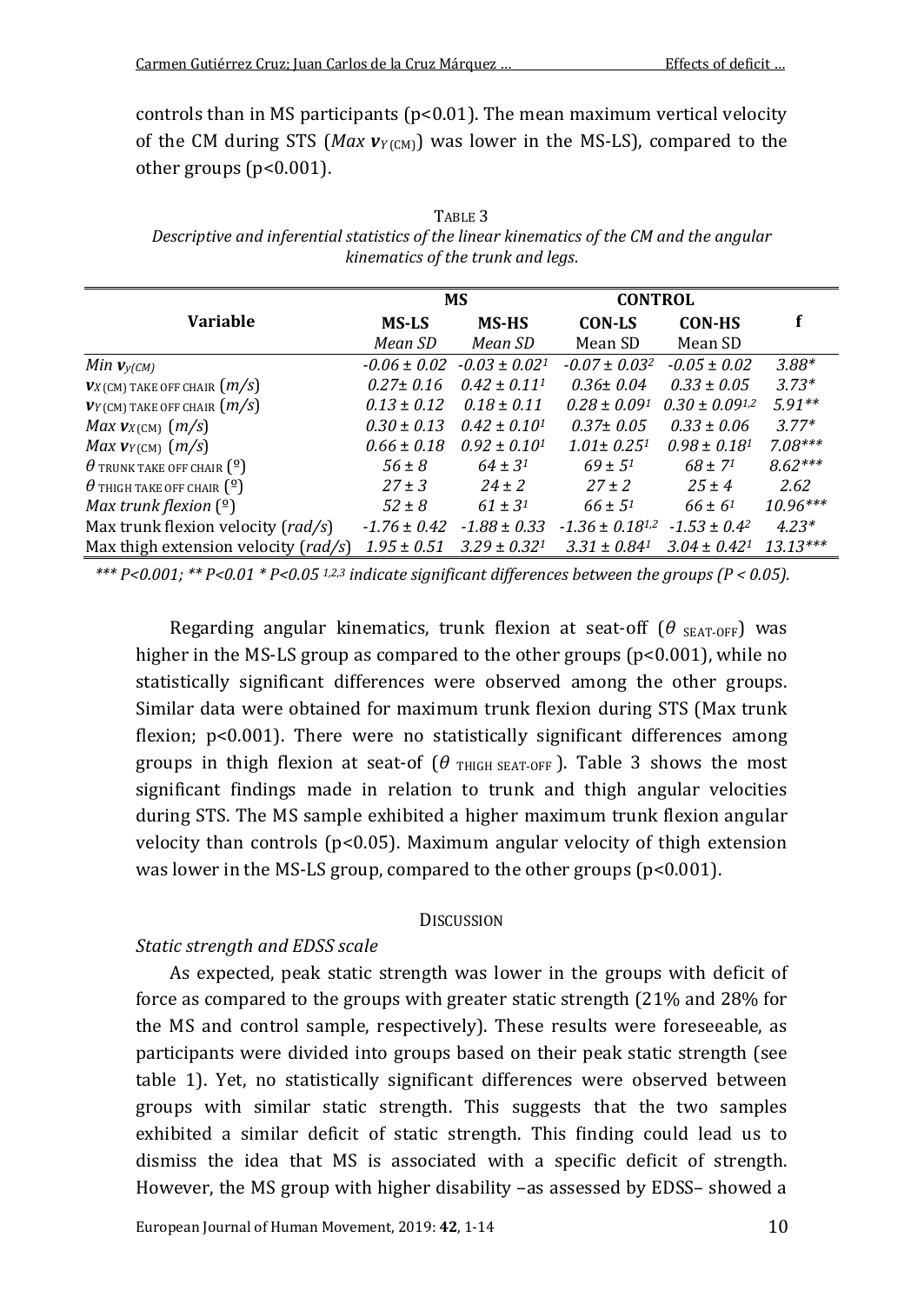significantly greater deficit of strength than the group with higher static strength  $(4.25 \pm 1.68 \text{ vs } 2.40 \pm 1.26; \text{ p} < 0.01)$ . Based on these data and the weak correlation observed between EDSS scores and peak of static force (*R*=-0.46; p<0.05), a potential relationship may exist between MS-induced disability and deficit of strength. Our results are consistent with those reported by Bowser et al., (2015), who found that not all patients with MS have muscular weakness, which demonstrates how unpredictable MS is <sup>1</sup>.

#### *Dynamic force in the STS task*

In general, peak horizontal and vertical reaction force components during STS were lower in the MS-Low Strength group as compared to the other groups (see Table 2). In contrast, no statistically significant differences were observed in means between control groups (CON-LS and CON-HS). This is suggestive that the magnitude of the peak static strength had no effect on maximum reaction force component values during STS. Although differences in the rate of vertical force development were less significant  $(RFD<sub>y</sub>)$ , they still support this hypothesis. The results obtained in this study suggest that both, peak static strength and the magnitude of dynamic force used during STS might be related to other factors associated with MS because the dynamic strength peaks are significantly lower in people with MS with respect to control groups. Such factors include neural activity deficit, problems of postural control, and impaired coordination of partial impulse by body segments during complex movements such as STS 19.

#### *Analysis of STS time*

Time analysis revealed that the MS group with deficit of static strength (MS-LS) took longer to perform the STS task. Delay in the MS-LS group was due to the increased duration of the two phases in which the task was divided  $(t_{PRE}$ seat-off) and  $t_{(POST\text{-}seat\text{-}off)}$ . However, the post seat-off phase was the one that contributed the most to STS delay. More specifically, the period after the maximum vertical CM velocity was reached (*Deceleration*) was the one with the greatest impact. The reason is that the transition phase where a subject raises from a seated to a standing position after an initial acceleration requires significant postural control<sup>10</sup>. The results obtained support the theory that  $MS$ people with deficit of strength need more time to execute the post seat-off phase not only because of hip and knee extensor weakness, but also because of a diminished peak static strength. This theory is consistent with the results reported by Bowser et al., (2015), who suggest that individuals with MS that have strength deficits do display some of the trunk-flexion strategy compensations. Only a few studies have been performed to assess STS performance in MS patients. Fujimoto & Chou (2012) compared young MS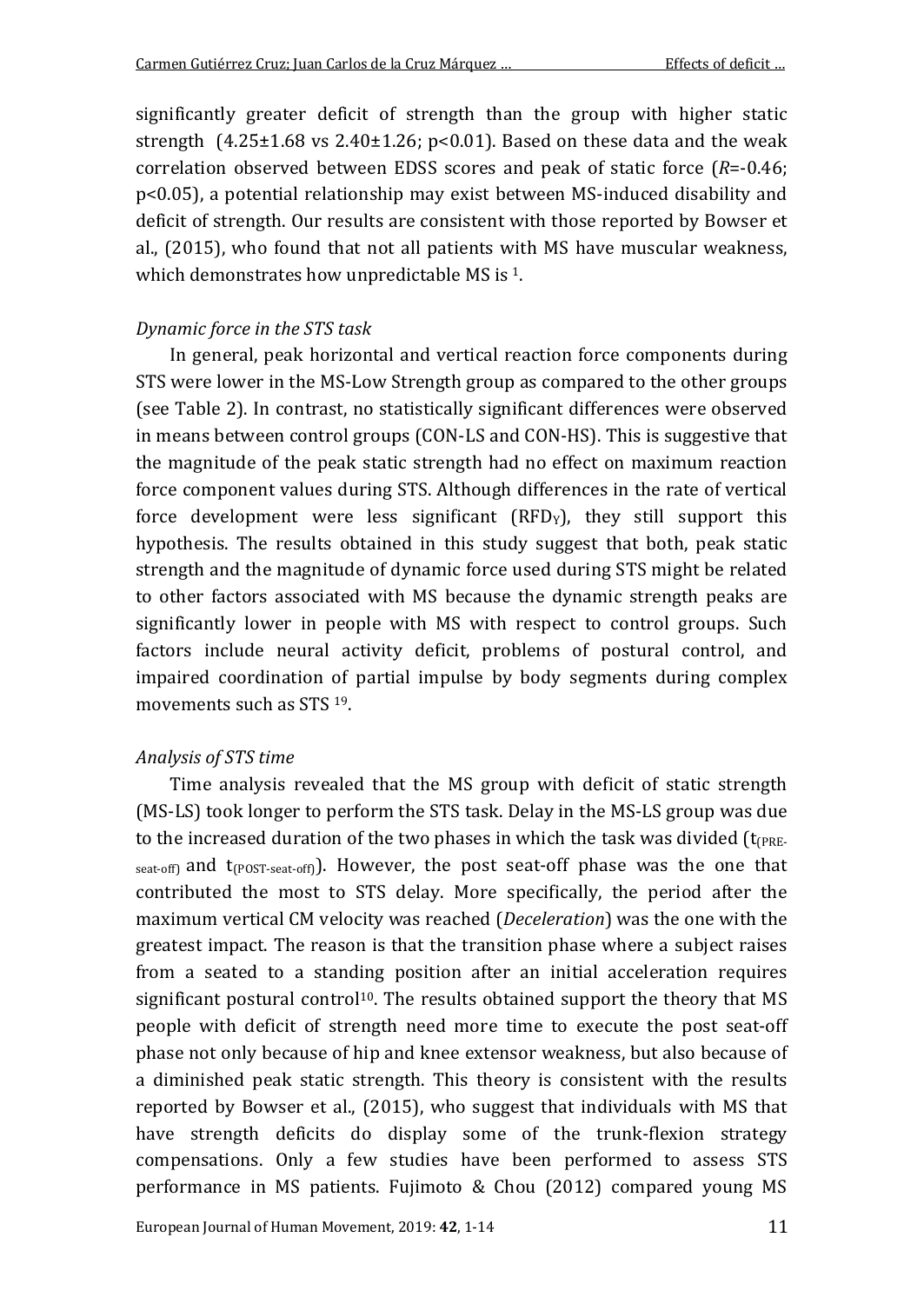patients with older MS patients and found that older people had more difficulties in maintaining postural control at the end of the STS task. This is in agreement with our results, as it confirms a longer duration of the deceleration phase in MS participants with deficit of strength.

#### *Linear kinematics of the CM and angular kinematics of the trunk and lower limbs.*

Center of mass (CM) kinematics showed that CM reached negative values in all groups during the pre seat-off phase, which is due to, in part, trunk flexion. In this sense, the MS-LS group exhibited a higher trunk flexion angle as compared to the other groups. The same finding was reported by Bowser et al., (2015), who compared MS people with controls, and by other authors comparing young and elderly MS people 20, and obese and normal-weight people10. Trunk flexion during the pre seat-off phase favors CM displacement towards the double support base and reduces knee extensor momentum 21. This also causes the trunk to be more flexed and CM vertical velocity to be lower during seat-off (θ TRUNK SEAT-OFF and *VY* (CG) SEAT-OFF, respectively (see table 3). In the initial position, trunk extension during acceleration in the post seat-off phase would increase the reaction force transmitted to the ground by the lower limbs12. This compressive force may excessively increase knee extensor momentum in people with deficit of static strength. This situation may cause the subject to sequentially perform knee and trunk extension instead executing a simultaneous movement of extension to take advantage of the momentum of the pre seat-off phase, as suggested by Bowser et al., (2015). This model results in a lower CM vertical velocity during the post seat-off phase (see table 3).

Based on the results obtained, the use of a sequential model can only be explained for the MS group with deficit of strength. However, our data do not explain this model in the CON-LS sample, which deficit of static strength was similar to that of the MS-LS group. This inconsistency might be related to the higher CM acceleration during the pre seat-off phase, which does not involve excess trunk flexion 9. This is supported by the higher CM velocities and lower trunk flexion angles observed in this group during the seat-off phase (see table 3). Balance impairment and risk of falling are likely to limit the use of this model in some MS patients due to their inability to perform enough postural control when rising from a seat to a standing position.

#### **CONCLUSIONS**

Deficit of static strength as measured from peaks of streght was similar in the MS and controls samples, which rejects the hypothesis that MS is associated with a specific deficit of static strength. However, the MS sample with force deficit had higher EDSS scores, which were weakly correlated to peak of static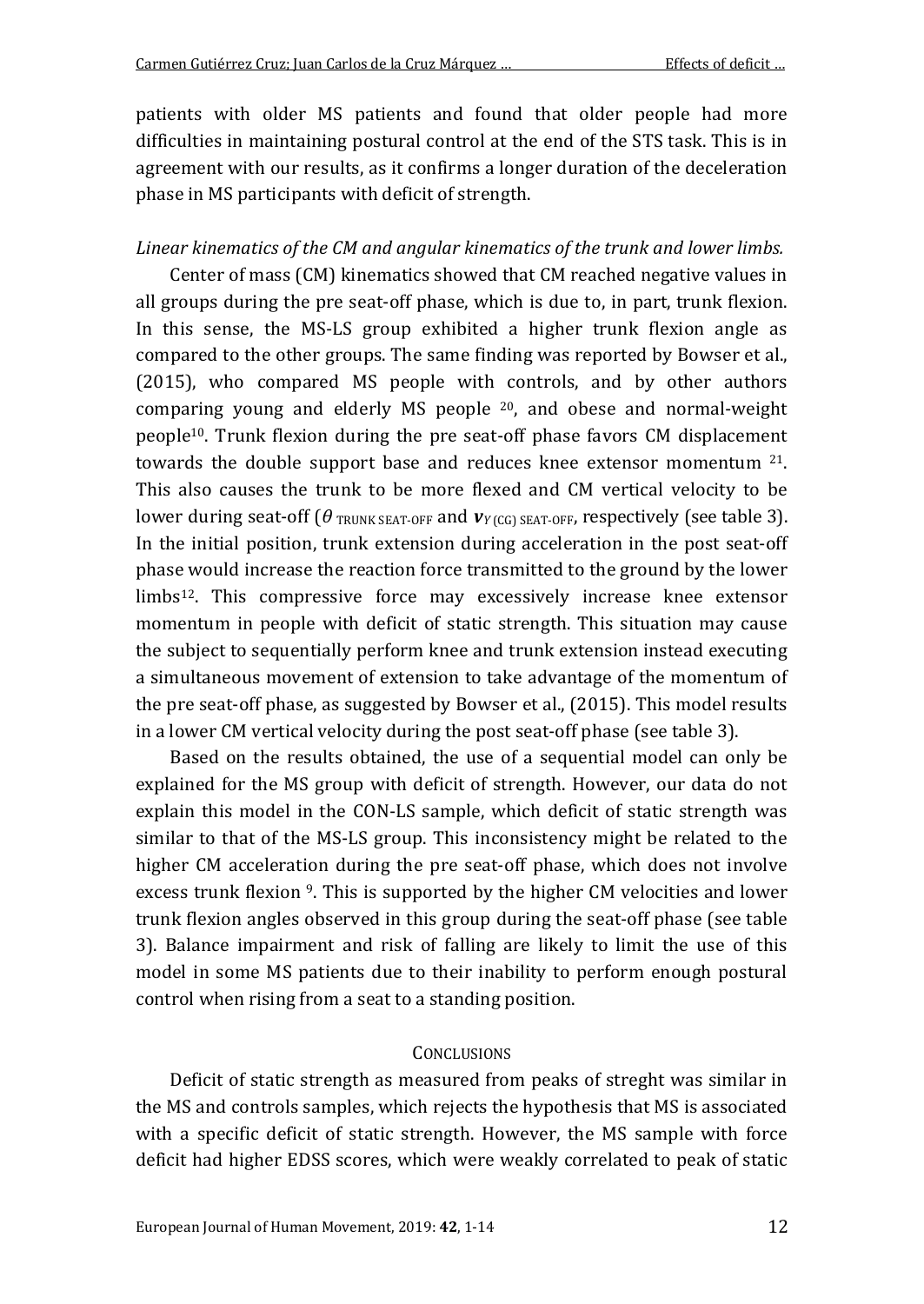force (*R*=-0.46; p<0.05). These results suggest that MS cause some degree of deficit of strength, although this does not occur in all cases.

The MS group with deficit of static strength took longer to perform the STS task (p<0.001), being the deceleration period during the post seat-off phase the one that most contributed to delay. This period requires an adequate control of initial momentum and balance; therefore, impaired coordination and balance, and the risk of falling are in part the cause that MS people require more time to perform the STS task. These problems combined with the deficit of strength exhibited by some MS patients would explain that they use a sequential model of segment motion instead of a simultaneous model that takes advantage of the initial momentum.

Analysis of STS biomechanics suggests that the magnitude of dynamic strength during STS might be related to factors associated with MS such as postural control and coordination problems, and the risk of falling. The results of this study indicate that people with MS should undergo specific tests –such as the Sit&Stand test– that require interaction between coordination, postural control, and dynamic strength. This will provide a general picture of the course of the disease due to the correlation shown of the level of disability reported by MS through the EDSS scale and the STS performance.

#### **ACKNOWLEDGMENTS**

This work Project DEP2016-75460-R has been supported by the State Research Agency (SRA) and European Regional Development Fund (ERDF)

#### **REFERENCES**

- Bowser B, O'Rourke S, Brown CN, White L, Simpson KJ. Sit-to-stand biomechanics of individuals with multiple sclerosis. Clin Biomech (Bristol, Avon). 2015 Oct;30(8):788-94
- Broekmans T, Gijbels D, Eijnde BO, Aldersl G, Lamers I, Roelants M, Feys P. The relationship between upper leg muscle strength and walking capacity in persons with multiple sclerosis. Mult Scler. 2013 Jan;19(1):112-119.
- Doorenbosch CA, Harlaar J, Roebroeck ME, Lankhorst GJ. Two strategies of transferring from sit-to-stand; the activation of monoarticular and biarticular muscles. J Biomech. 1994; 27(11): 1299-307.
- Feltner ME, Bishop EJ, Perez CM. Segmental and kinetic contributions in vertical jumps performed with and without an arm swing. Res Q Exerc Sport. 2004 Sep;75(3):216-230.
- Fimland MS, Helgerud J, Gruber M, Leivseth G, Joff J. Enhanced neural drive after maximal strength training in multiple sclerosis patients. Eur J Appl Physiol. 2010 Sep;110(2):435-443.